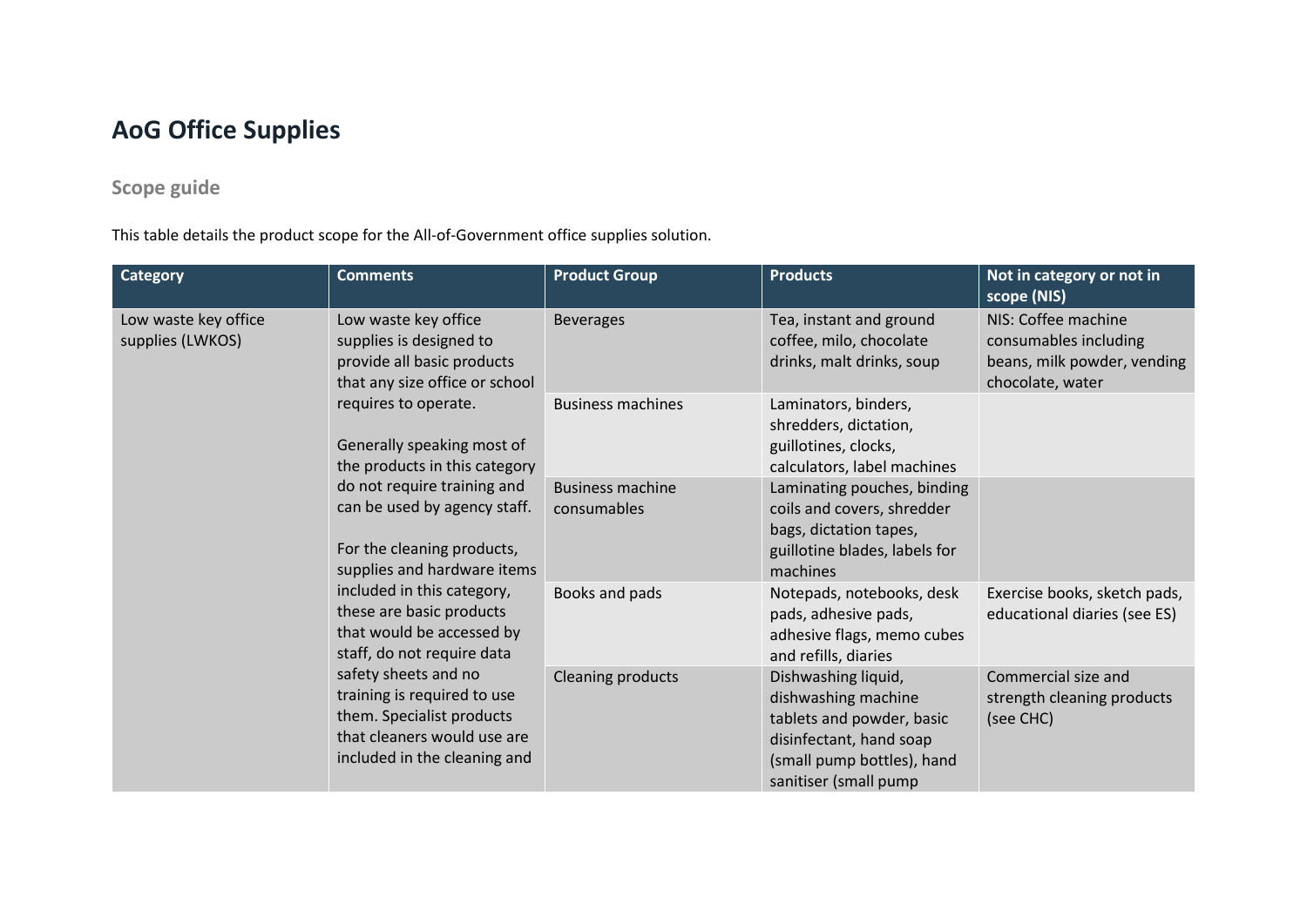|  | hygiene consumables<br>category (CHC).                                               |                                   | bottles), basic surface<br>cleaning products                                                                                                                                                                                                                    |                                                                                               |
|--|--------------------------------------------------------------------------------------|-----------------------------------|-----------------------------------------------------------------------------------------------------------------------------------------------------------------------------------------------------------------------------------------------------------------|-----------------------------------------------------------------------------------------------|
|  | Where possible, single use,<br>high waste products should<br>not be included in this | Cleaning supplies and<br>hardware | Buckets, mops, brooms,<br>dusters, dustpans, brushes,<br>cloths, wipes, office and<br>kitchenette rubbish bags                                                                                                                                                  | Commercial size and<br>specialised supplies and<br>hardware (see CHC)                         |
|  | category.                                                                            | File                              | Lever arch, manila, acetate<br>pockets, folders, suspension<br>files, L shapes pockets,<br>concertina files, desk top<br>files, indices, document<br>wallets and files, business<br>card files, flash drives,<br>display books, desk<br>organisers              | Clipboards (see ES)                                                                           |
|  |                                                                                      | First aid kits                    | Basic first aid kids for office,<br>kitchenette and car                                                                                                                                                                                                         | NIS: Industrial size or<br>specialist kits                                                    |
|  |                                                                                      | First aid kits supplies           | Plasters, bandages,<br>dressings, paracetamol,<br>torches, first aid scissors,<br>tape, gauze swabs, eye<br>irrigation, burn gel, ice/heat<br>packs, sunscreen, insect<br>repellent, facial tissues,<br>basic first aid gloves, basic<br>fire blanket, tweezers | NIS: Specialist supplies,<br>defibrillators and medical<br>grade supplies including<br>gloves |
|  |                                                                                      | Food                              | Biscuits, crackers, sweets,<br>snack food, condiments,<br>sugar and sugar substitutes                                                                                                                                                                           | NIS: Cooking ingredients                                                                      |
|  |                                                                                      | Kitchen paper products            | Kitchen towels, serviettes,<br>food bags                                                                                                                                                                                                                        | NIS: Disposable food<br>preparation clothing                                                  |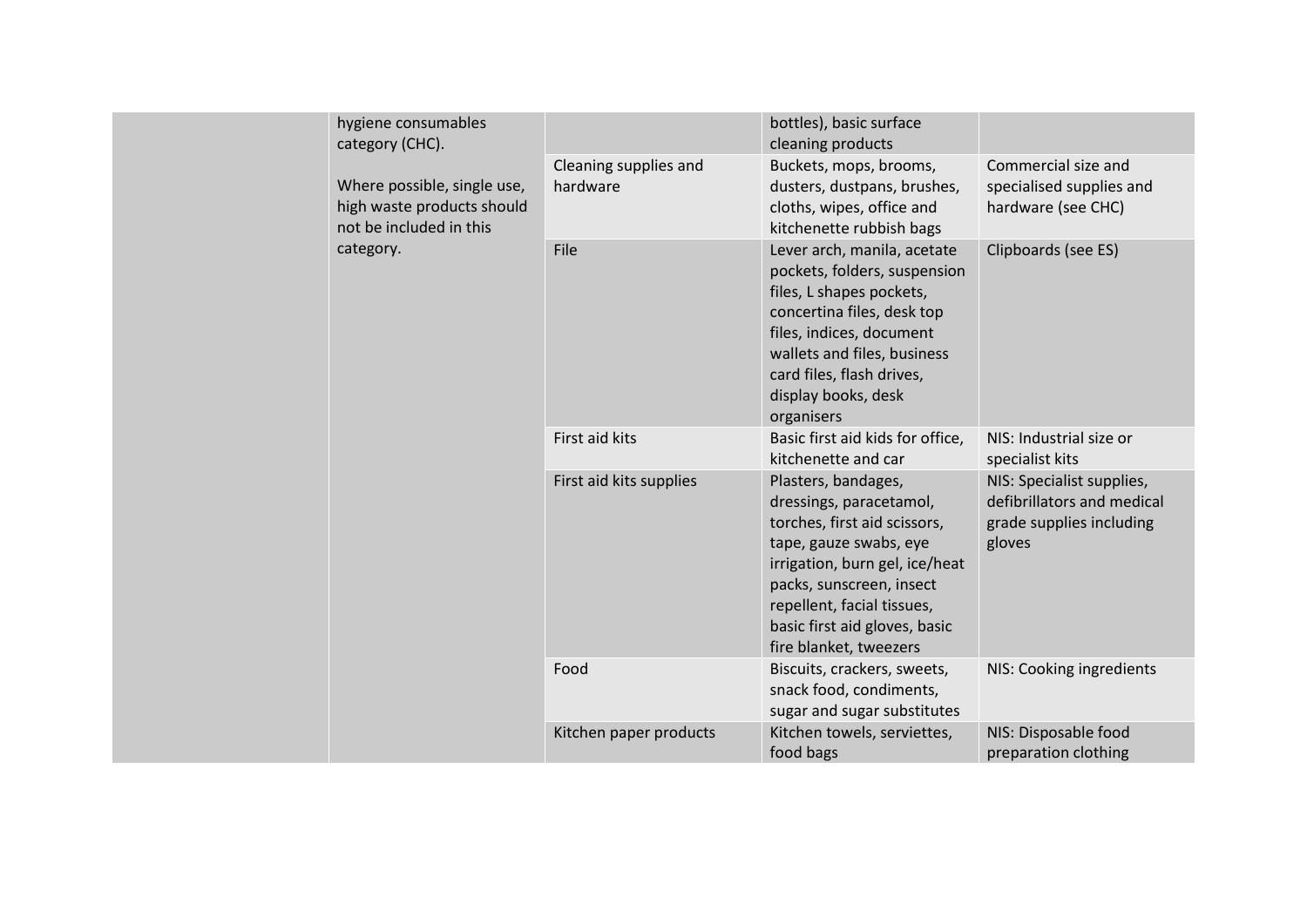|                       |                                                                                      | Kitchen utensils           | Metal cutlery, crockery,<br>glass, plates, cups and mugs,<br>bio cutlery and plates,<br>wooden stir sticks                                                                                                                                                                                                                                                                | NIS: Plastic straws, plastic<br>stir sticks, plastic cutlery,<br>foam cups |
|-----------------------|--------------------------------------------------------------------------------------|----------------------------|---------------------------------------------------------------------------------------------------------------------------------------------------------------------------------------------------------------------------------------------------------------------------------------------------------------------------------------------------------------------------|----------------------------------------------------------------------------|
|                       |                                                                                      | <b>Mailing</b>             | Envelopes plain, courier<br>bags                                                                                                                                                                                                                                                                                                                                          |                                                                            |
|                       |                                                                                      | Office stationery products | Batteries, erasers, rulers,<br>office scissors, staplers,<br>staples, staple removers,<br>hold punches, finger cones,<br>office glue, office glue sticks,<br>rubber bands, clips,<br>fasteners, pins, tape,<br>binders, string, security ID<br>holders, name badge<br>holders, recycling trays,<br>tape, labels, pencil<br>sharpeners, stamps and<br>stamp pads, blu tack |                                                                            |
|                       |                                                                                      | Paper                      | White and coloured for<br>printers, photocopiers and<br>faxes, lineflow paper                                                                                                                                                                                                                                                                                             | Eftpos and thermal paper<br>(see ICT), art and craft paper<br>(see ES)     |
|                       |                                                                                      | Postage                    | Postage stamps, postage<br>paid envelopes                                                                                                                                                                                                                                                                                                                                 |                                                                            |
|                       |                                                                                      | Writing instruments        | Office pens, pencils,<br>highlighters, markers,<br>correction products                                                                                                                                                                                                                                                                                                    | Art pencils and pens,<br>whiteboard pens, fabric<br>pens (see ES)          |
| ICT consumables (ICT) | ICT consumables (ICT) is<br>designed for those agencies<br>who are not signed to the | Cartridges                 | Printers, faxes,<br>photocopiers, inkjet and<br>laser                                                                                                                                                                                                                                                                                                                     |                                                                            |
|                       | All-of-Government (AoG) IT<br>hardware contract and                                  | Computer accessories       | Computer cleaning<br>products, copy holders,<br>monitor stands and risers,                                                                                                                                                                                                                                                                                                | NIS: Computers, laptops,<br>screens, software                              |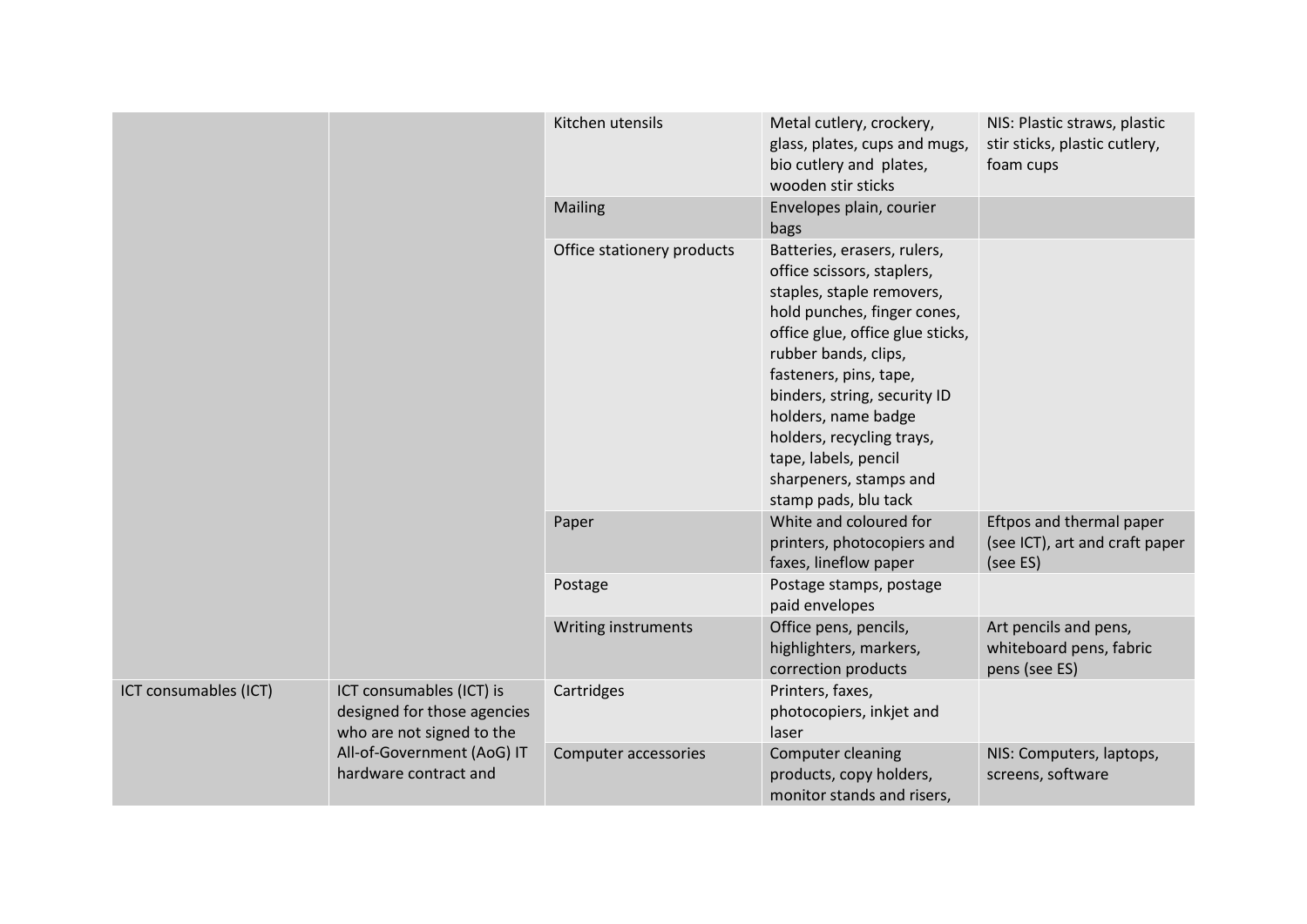|                           | require access to purchase<br>these items.                                                                                                                                                                                                               |                       | footrests, keyboards, mice,<br>mouse mats, headsets,<br>ergonomic accessories,<br>screen filters, fax<br>consumables, OHP film and<br>accessories, cables and<br>adapters, eftpos and<br>thermal paper and<br>accessories                                                                   |                                        |
|---------------------------|----------------------------------------------------------------------------------------------------------------------------------------------------------------------------------------------------------------------------------------------------------|-----------------------|---------------------------------------------------------------------------------------------------------------------------------------------------------------------------------------------------------------------------------------------------------------------------------------------|----------------------------------------|
|                           |                                                                                                                                                                                                                                                          | Data storage media    | Hard drives, CDRs, data<br>cartridges, data tapes, disk<br>drives, diskettes, media<br>storage and storage boxes,<br>mailers                                                                                                                                                                |                                        |
| Educational supplies (ES) | Educational supplies (ES) is<br>designed for all agencies<br>that purchase the products<br>included in the category<br>(not just schools).<br>The products are generally<br>specialist in nature and<br>there should be no<br>crossover between products | Art                   | Sign pens, speciality pencils<br>and pens, fabric pens,<br>crayons, felt tip markers and<br>pens, chalk, paint, paint<br>brushes, speciality art paper<br>and pads, compasses,<br>protractors, T-squares,<br>sketch pads, stencils, poster<br>paint, window paint,<br>speciality sharpeners | Office pens and pencils (see<br>LWKOS) |
|                           | included in this category and<br>products included in low<br>waste key office supplies<br>(LWKOS).                                                                                                                                                       | Craft                 | Glitter, craft card, craft<br>glue, clay, pom poms, craft<br>scissors, Velcro hooks and<br>fasteners                                                                                                                                                                                        |                                        |
|                           | Back to school items are not<br>included in the scope of this<br>solution. Items are only for                                                                                                                                                            | <b>Exercise books</b> | Exercise books, scrapbooks,<br>lecture books, shorthand<br>books, graph books, sketch<br>books, education diaries                                                                                                                                                                           |                                        |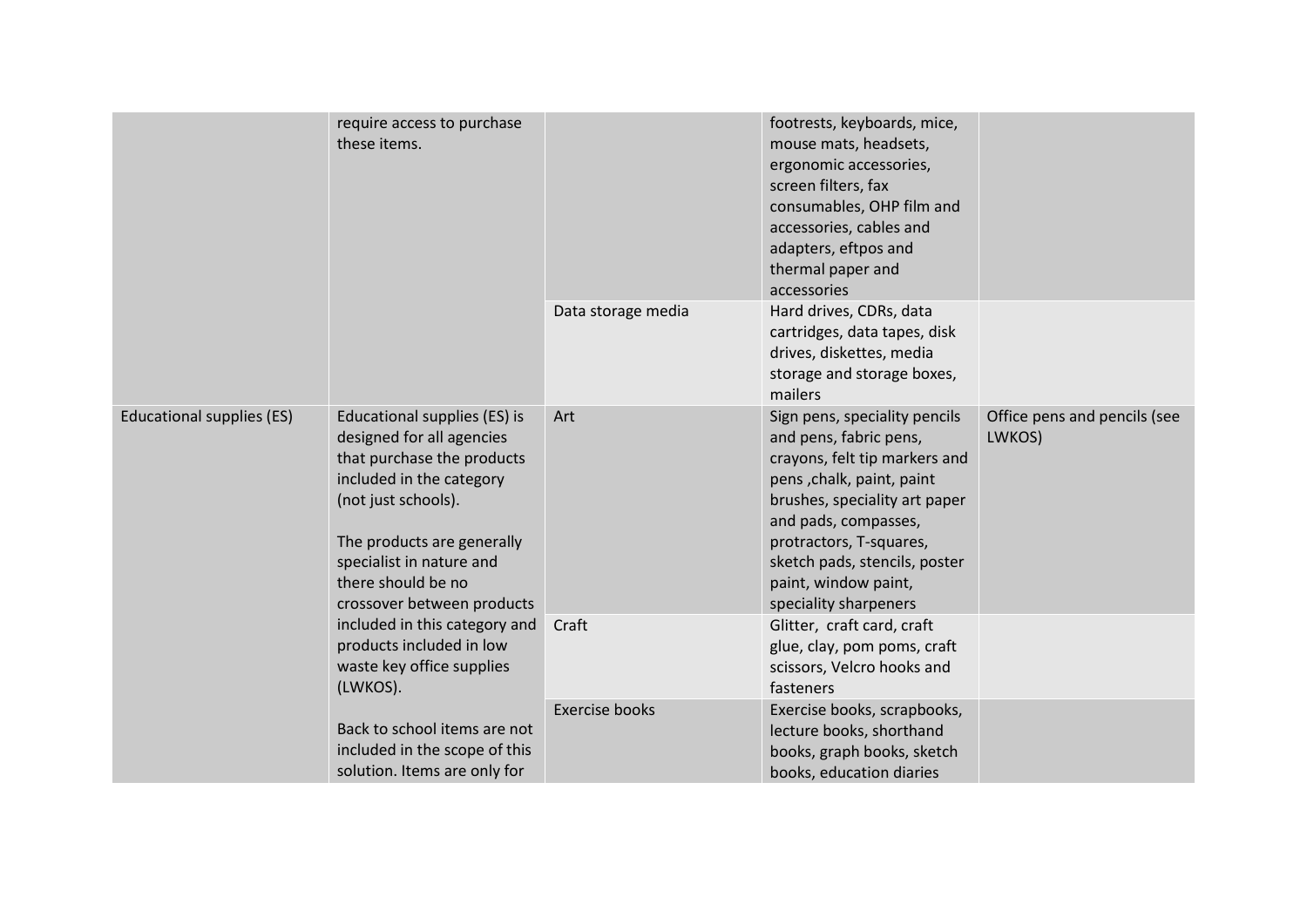|  |                              | the purchase of the school -<br>students are not able to buy<br>the products.                                                                                                                            | Presentation consumables                           | Whiteboard pens, sticky A2<br>pads, flipchart pads,<br>whiteboard magnetic<br>buttons, whiteboard<br>erasers, chalkboard erasers,<br>whiteboard cleaner, staff<br>indicator board accessories                     | <b>Business machines and</b><br>consumables (see LWKOS)                                                                                                                                                          |
|--|------------------------------|----------------------------------------------------------------------------------------------------------------------------------------------------------------------------------------------------------|----------------------------------------------------|-------------------------------------------------------------------------------------------------------------------------------------------------------------------------------------------------------------------|------------------------------------------------------------------------------------------------------------------------------------------------------------------------------------------------------------------|
|  |                              |                                                                                                                                                                                                          | <b>Presentation hardware</b>                       | Non electric whiteboards,<br>flipchart stands, cork<br>boards, black boards, wall<br>planners, frames, brochure<br>holders, bookends,<br>clipboards, staff indicator<br>boards, display boards,<br>drawing boards | NIS: Electric whiteboards                                                                                                                                                                                        |
|  |                              |                                                                                                                                                                                                          | System consumables                                 | Storage boxes, archive<br>boxes, archive accessories,<br>filing system accessories                                                                                                                                | NIS: Filing hardware e.g.<br>shelving                                                                                                                                                                            |
|  |                              |                                                                                                                                                                                                          | School specific products<br>(optional)             | STEM products, labware,<br>sports gear, musical<br>instruments, teaching aids                                                                                                                                     |                                                                                                                                                                                                                  |
|  | Washroom consumables<br>(WC) | Washroom consumables<br>(WC) is designed to provide<br>products that an agency will<br>use in their washrooms.<br>No hardware or services to<br>support these products are<br>included in this category. | Hand soap (optional for<br>District Health Boards) | Soap products that are used<br>in dispensers in washrooms                                                                                                                                                         | Small individual soaps, small<br>individual pump sanitiser<br>(see LWKOS), sanitiser and<br>industrial strength soap (see<br>CHC)<br>NIS: dispensers, services,<br>hand, hair and body lotion<br>and moisturiser |
|  |                              |                                                                                                                                                                                                          | <b>Hand towels</b>                                 | Paper hand towel products<br>that are used in dispensers<br>in washrooms                                                                                                                                          | Kitchen towels (see LWKOS).<br>NIS: hand dryer machines,<br>dispensers, services                                                                                                                                 |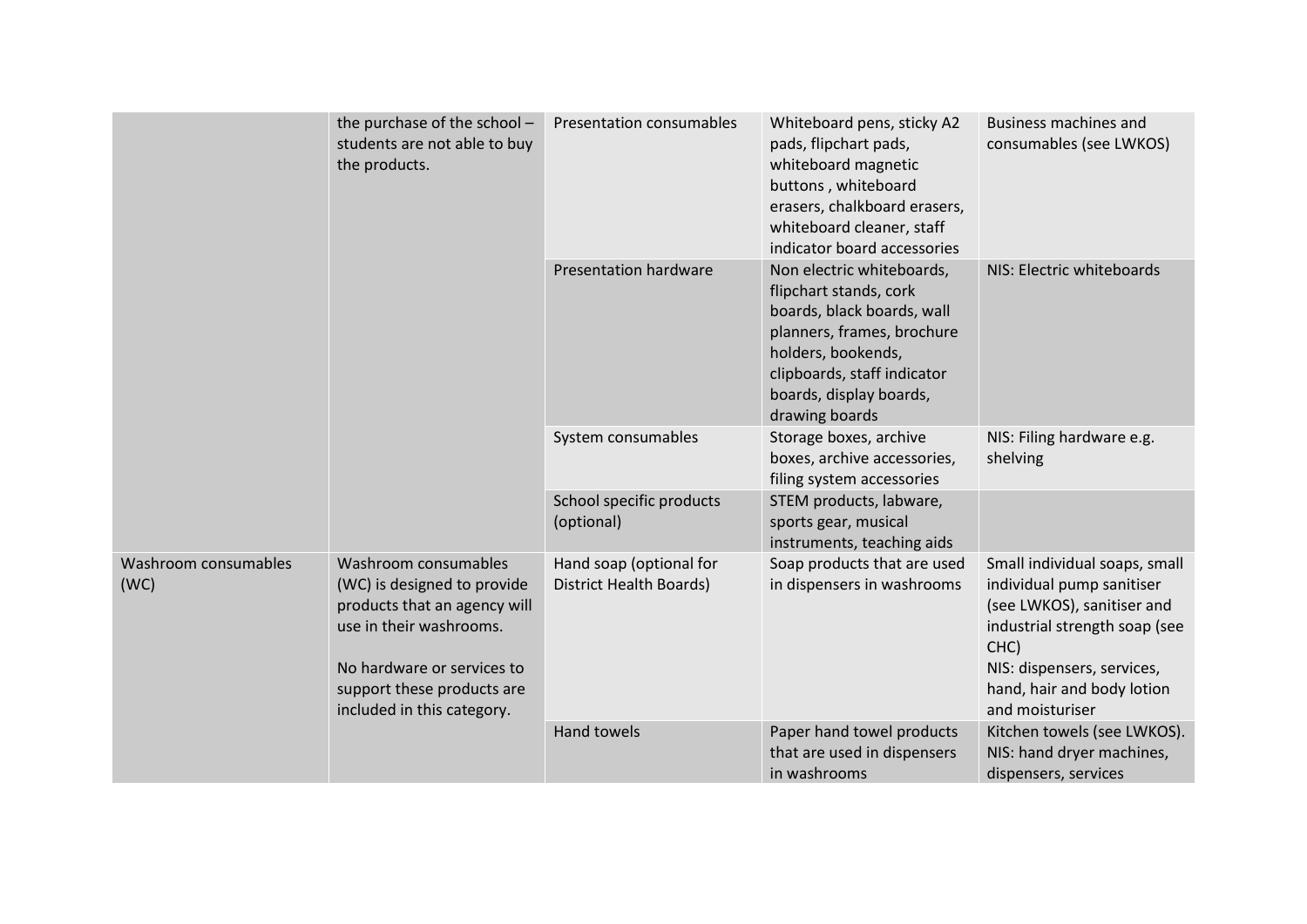|                                           |                                                                                                                                                                                                                                                                                                                                                                                                                                                          | Toilet tissue                          | Paper toilet tissue products<br>that are used in dispensers<br>in washrooms                                                                                                                                                                                                                                                                                                                                                                                                                                           | Facial tissues (see LWKOS).<br>NIS: dispensers, services                                                                                                                                                                        |
|-------------------------------------------|----------------------------------------------------------------------------------------------------------------------------------------------------------------------------------------------------------------------------------------------------------------------------------------------------------------------------------------------------------------------------------------------------------------------------------------------------------|----------------------------------------|-----------------------------------------------------------------------------------------------------------------------------------------------------------------------------------------------------------------------------------------------------------------------------------------------------------------------------------------------------------------------------------------------------------------------------------------------------------------------------------------------------------------------|---------------------------------------------------------------------------------------------------------------------------------------------------------------------------------------------------------------------------------|
| Cleaning and hygiene<br>consumables (CHC) | Cleaning and hygiene<br>consumables (CHC) is<br>designed to provide<br>commercial size and<br>strength products to<br>agencies.<br>Products in this category will<br>not generally be available at<br>the supermarket due to<br>their size or the specialist<br>nature of them.<br>Safety data sheets and<br>training are required to use<br>many of the products in this<br>category, which would<br>generally be used by<br>cleaning staff, not agency | Cleaning chemicals and<br>compounds    | Ammonia, bleach,<br>degreaser, methylated<br>spirits, chlorine, drain<br>cleaning, insect repellent<br>(commercial), deodoriser,<br>cleaning products for<br>showers, toilets, urinals,<br>bathrooms, carpets,<br>dishwashers, furniture,<br>graffiti and gum removal,<br>infection control, laundries,<br>metal, mildew, mould,<br>moss, vehicles, oven and<br>grills, urine, vomit, glass,<br>floor cleaner, polish and<br>sealer, disinfectant, hand<br>and surface sanitiser,<br>industrial strength hand<br>soap | Small size products available<br>from the supermarket (see<br>LWKOS)                                                                                                                                                            |
|                                           | staff.                                                                                                                                                                                                                                                                                                                                                                                                                                                   | Cleaning consumables and<br>implements | Cloths, wipes, vacuum bags<br>and filters, polishing pads,<br>buffers, disposable gloves<br>for cleaning, microfiber<br>products, specialist buckets,<br>specialist mops, specialist<br>brooms, specialist rubbish<br>bags                                                                                                                                                                                                                                                                                            | Basic and small quantity<br>packs and sizes of cloths,<br>wipes, buckets, brooms,<br>mops, dusters (see LWKOS),<br>signs, safety and protective<br>clothing, disposable gloves<br>(see HS)<br>NIS: trolleys, vacuum<br>cleaners |